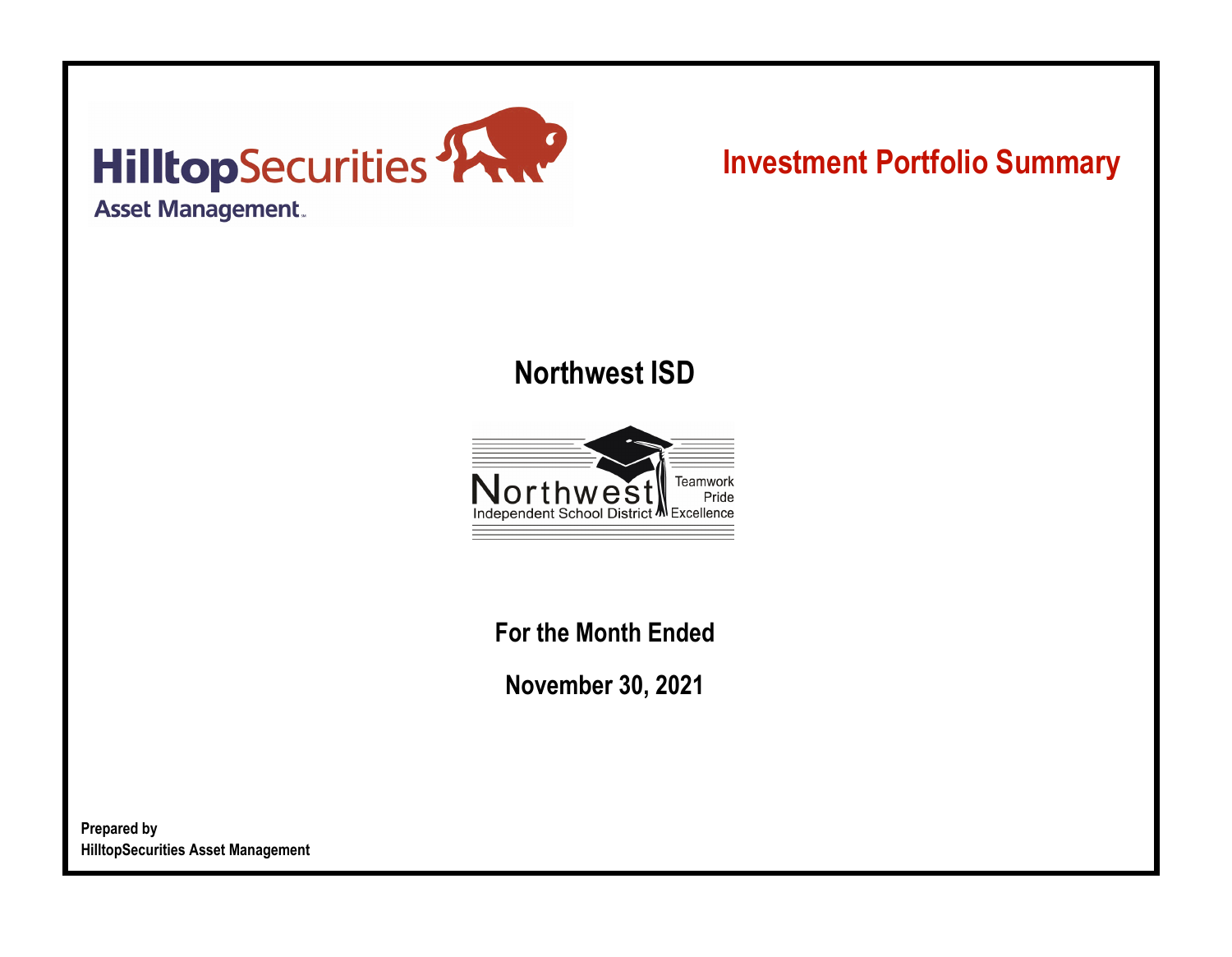

### **Report Name**

| <b>Certification Page</b>         |
|-----------------------------------|
| <b>Executive Summary</b>          |
| Benchmark Comparison              |
| Detail of Security Holdings       |
| Change in Value                   |
| Earned Income                     |
| Investment Transactions           |
| Amortization and Accretion        |
| Projected Fixed Income Cash Flows |

## **Table of Contents / Market Recap**

#### **MARKET RECAP - NOVEMBER 2021:**

The story of the month was the emergence of a new covid variant, dubbed "Omicron." Renewed fears and precautionary restrictions on international travel were among the early reactions. The first documented U.S. case didn't show up until the end of November, with the patient experiencing only mild symptoms and apparently not spreading the virus to family members. There is, however, concern over an apparent tripling in the number of mutations from the Delta variant as well as the efficacy of vaccines against the new strain. Government-imposed shutdowns are unlikely in the U.S., but an obvious worry is that Americans will self-quarantine, cancel travel plans and thereby slow economic growth. This, in itself, might not be a bad thing as a drop on the demand side could ease inflationary pressure. Inflation continues to be a problem for Fed officials with the headline consumer price index (CPI) already at its highest level in over 31 years at 6.2%. Feeling the pressure of rapidly rising inflation, Fed Chair Powell announced the FOMC would begin tapering back on its \$120 billion in monthly asset purchases, reducing that amount by \$15 billion every month until reaching zero around mid-2022. He emphasized that the taper would need to be fully completed before committee members would even consider rate hikes. Less than a month later, Fed officials seem poised to double the taper pace, which would conclude the QE program by March, inherently bringing the target date for the initial rate hike forward. The bond market is currently pricing in three rate increases for 2022. Fed members have not confirmed this view, but a faster taper would certainly introduce that possibility.

The economic data released in November was mixed. Third quarter GDP was weak with a +2.1% quarter-over-quarter annualized growth rate. Fourth quarter growth seems to have picked up, but the economic landscape continues to be quite bumpy. Jobs seemingly have returned, as evidenced by a JOLT survey showing 10.4 million job openings in September, but workers are taking their time accepting these positions. The October employment report showed an increase in nonfarm payrolls of +531k. This respectable gain still left company payrolls roughly four million jobs shy of the pre-pandemic count. Focused more on inflation, short market yields continued to climb during the month as it became increasingly evident that the Fed could begin tightening rates sooner rather than later. The 12-month Treasury bill yield doubled during the month from 0.11% to 0.22%, and the two-year Treasury note yield climbed to 0.64% late in the month before backing off. The economic and interest rate outlook will ultimately depend on the severity of the Omicron variant and the inflation trend over the next few months. By starting with the QE taper, Fed officials have granted themselves the flexibility to weigh both factors before announcing the first hike.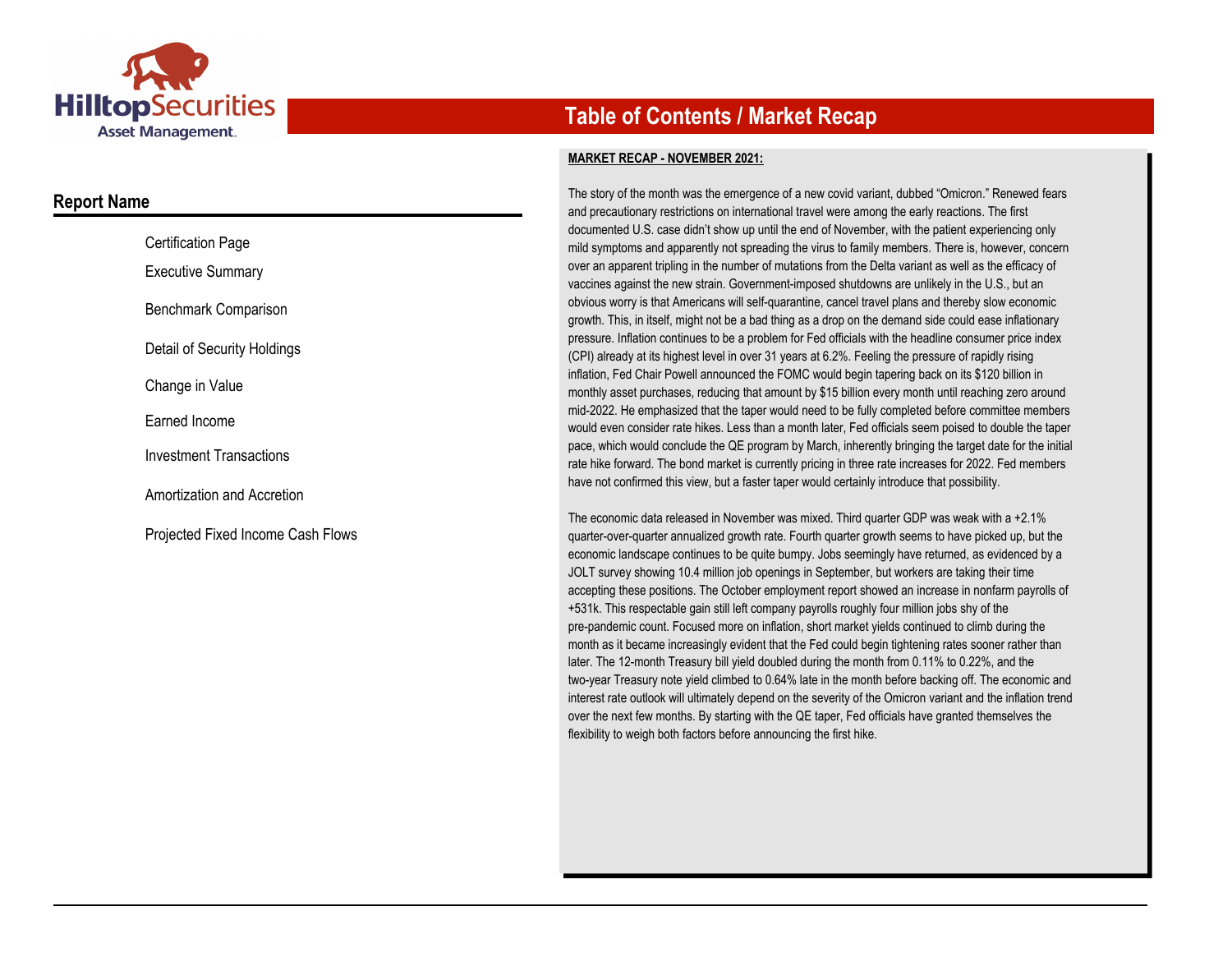

## **November 30, 2021 For the Month Ended**

This report is prepared for the **Northwest ISD** (the "Entity") in accordance with Chapter 2256 of the Texas Public Funds Investment Act ("PFIA"). Section 2256.023(a) of the PFIA states that: "Not less than quarterly, the investment officer shall prepare and submit to the governing body of the entity a written report of the investment transactions for all funds covered by this chapter for the preceding reporting period." This report is signed by the Entity's investment officers and includes the disclosures required in the PFIA. To the extent possible, market prices have been obtained from independent pricing sources.

The investment portfolio complied with the PFIA and the Entity's approved Investment Policy and Strategy throughout the period. All investment transactions made in the portfolio during this period were made on behalf of the Entity and were made in full compliance with the PFIA and the approved Investment Policy.

**Officer Names and Titles:**

Name: Brian Carter Title: Chief Financial Officer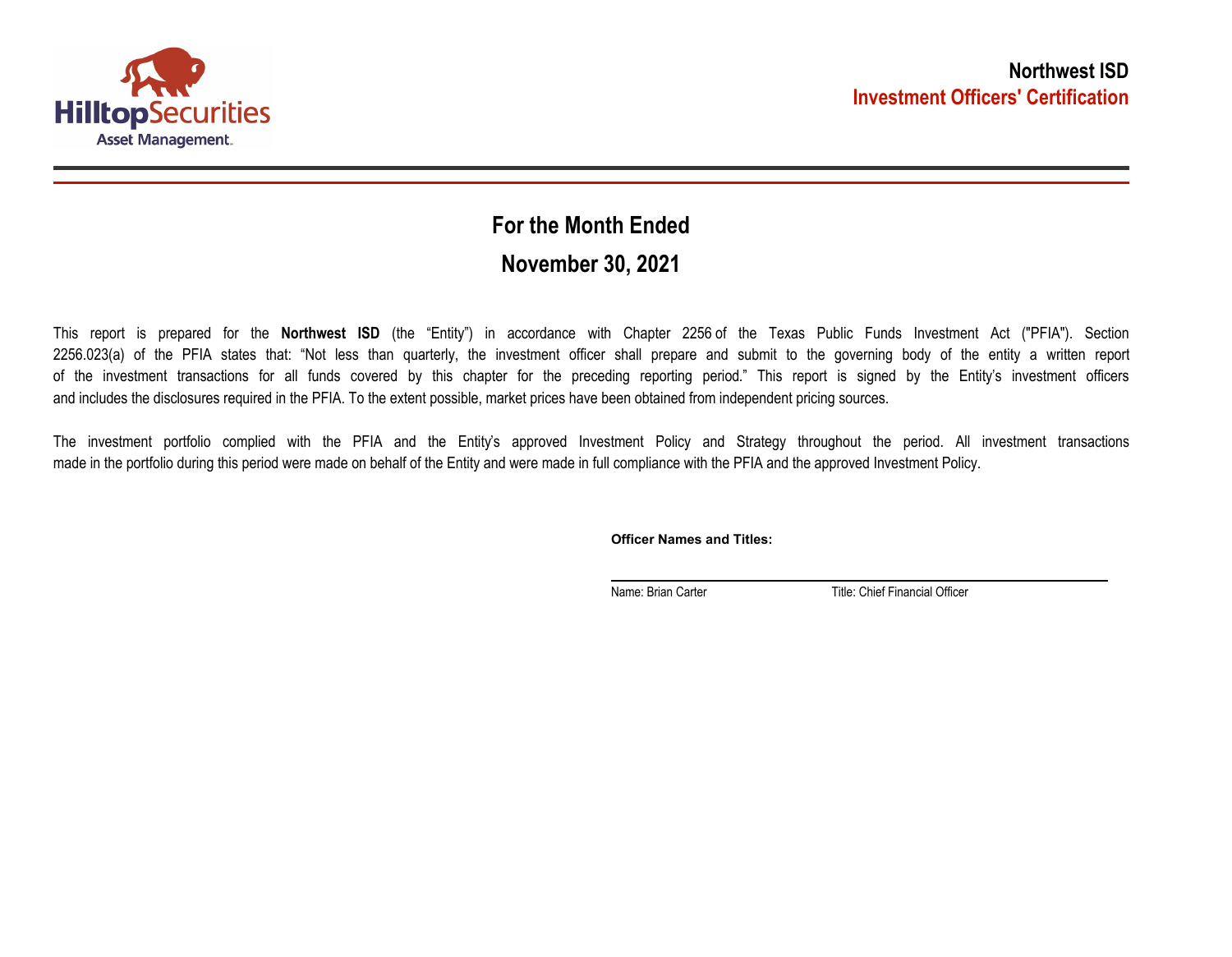



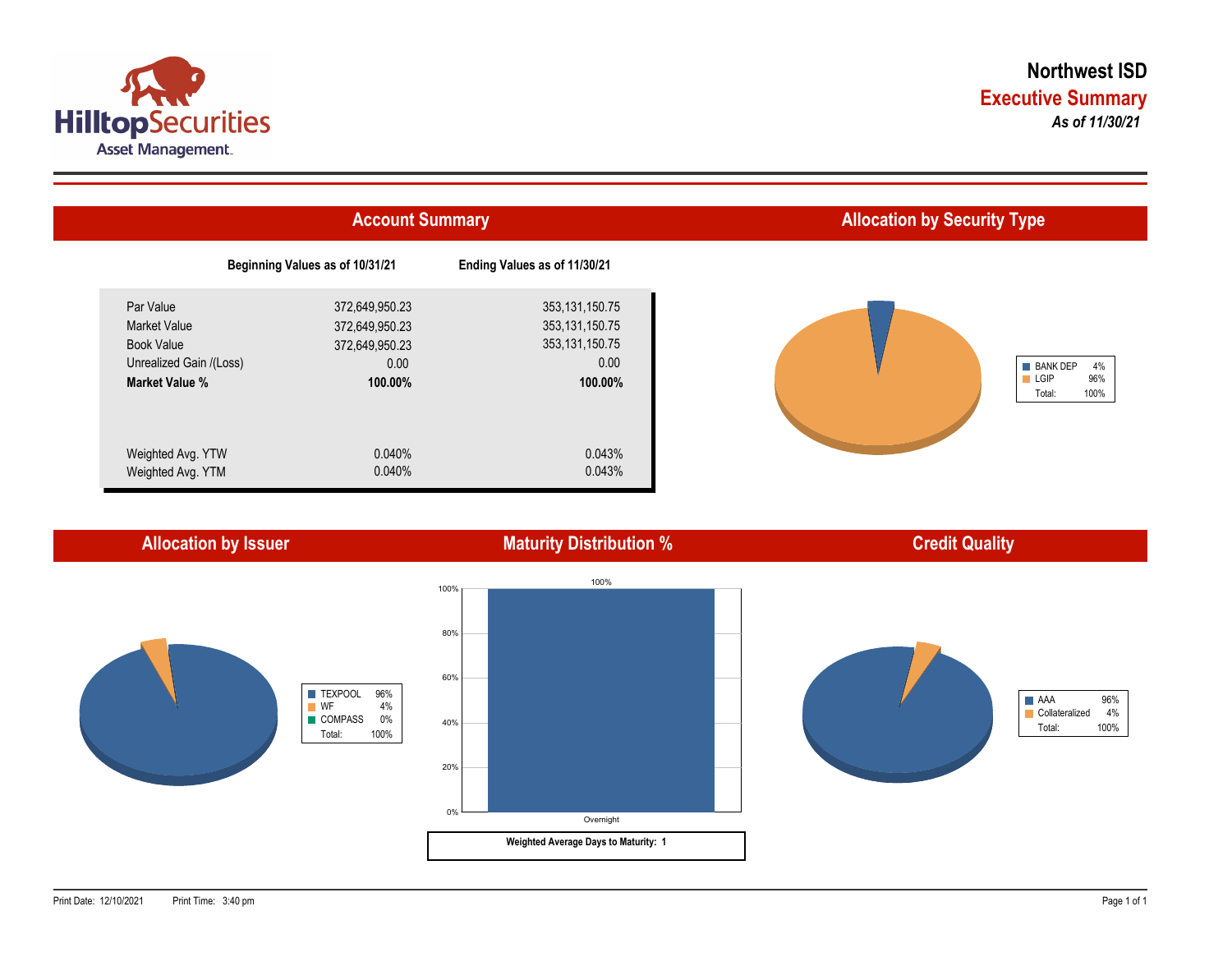



Note 1: CMT stands for Constant Maturity Treasury. This data is published in Federal Reserve Statistical Release H.15 and represents an average of all actively traded Treasury securities having that time remaining until ma standard industry benchmark for Treasury securities. The CMT benchmarks are moving averages. The 3-month CMT is the daily average for the previous 3 months, the 6-month CMT is the daily average for the previous 6 months, a 1-year and 2-year CMT's are the daily averages for the previous 12-months.

**Note 2:** Benchmark data for TexPool is the monthly average yield.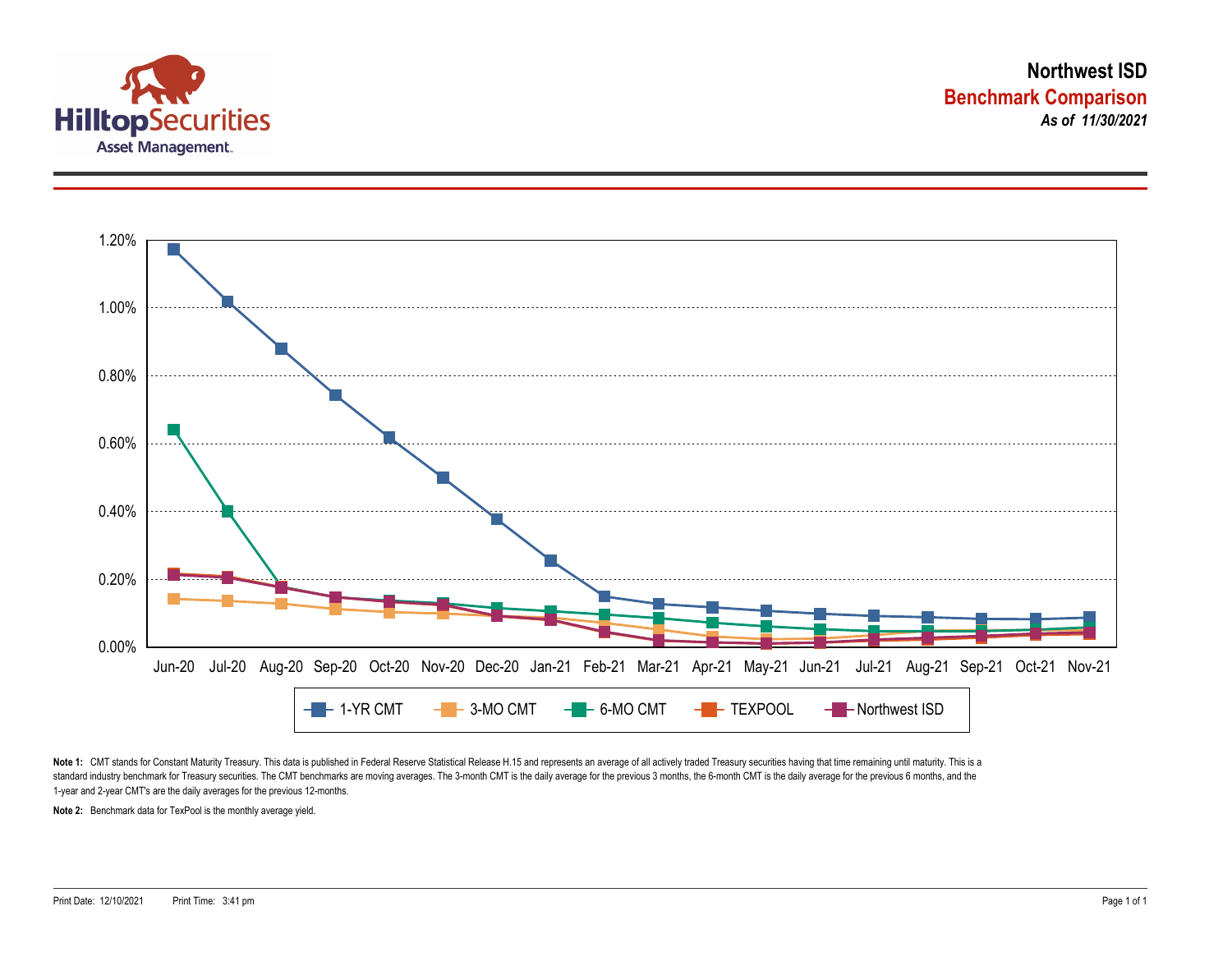

| <b>CUSIP</b>                            | <b>Settle</b><br>Date | Sec. Type               | Sec. Description          | <b>CPN</b> | <b>Mty Date</b> | <b>Next Call</b> | Call Type | Par Value                      | Purch<br>Price     | <b>Orig Cost</b>               | <b>Book Value</b>              | <b>Mkt</b><br>Price | Market Value to Mty            | Days                             | Days<br>to Call YTM |                | <b>YTW</b>     |
|-----------------------------------------|-----------------------|-------------------------|---------------------------|------------|-----------------|------------------|-----------|--------------------------------|--------------------|--------------------------------|--------------------------------|---------------------|--------------------------------|----------------------------------|---------------------|----------------|----------------|
| <b>Activity Account</b>                 |                       |                         |                           |            |                 |                  |           |                                |                    |                                |                                |                     |                                |                                  |                     |                |                |
| <b>TEXPOOL</b>                          |                       | LGIP                    | <b>TexPool</b>            |            |                 |                  |           | 172,228.24                     | 100.000            | 172,228.24                     | 172,228.24                     | 100.000             | 172,228.24                     | $\overline{1}$                   |                     | 0.038          | 0.038          |
| <b>Total for Activity Account</b>       |                       |                         |                           |            |                 |                  |           | 172,228.24                     | 100.000            | 172,228.24                     | 172,228.24                     | 100.000             | 172,228.24                     | $\blacktriangleleft$             |                     | 0.038          | 0.038          |
| <b>Capital Project</b>                  |                       |                         |                           |            |                 |                  |           |                                |                    |                                |                                |                     |                                |                                  |                     |                |                |
| <b>TEXPOOL</b><br>WF-NWISD              |                       | LGIP<br><b>BANK DEP</b> | TexPool<br>Wells Fargo Bk |            |                 |                  |           | 257,356,794.09<br>4,432,297.77 | 100.000<br>100.000 | 257,356,794.09<br>4,432,297.77 | 257,356,794.09<br>4,432,297.77 | 100.000<br>100.000  | 257,356,794.09<br>4,432,297.77 | $\overline{1}$<br>$\overline{1}$ |                     | 0.038<br>0.160 | 0.038<br>0.160 |
| <b>Total for Capital Project</b>        |                       |                         |                           |            |                 |                  |           | 261,789,091.86                 | 100.000            | 261,789,091.86                 | 261,789,091.86                 | 100.000             | 261,789,091.86                 | $\blacktriangleleft$             |                     | 0.040          | 0.040          |
| <b>Capital Project AFB</b>              |                       |                         |                           |            |                 |                  |           |                                |                    |                                |                                |                     |                                |                                  |                     |                |                |
| <b>TEXPOOL</b>                          |                       | LGIP                    | <b>TexPool</b>            |            |                 |                  |           | 413,755.84                     | 100.000            | 413,755.84                     | 413,755.84                     | 100.000             | 413,755.84                     | $\overline{1}$                   |                     | 0.038          | 0.038          |
| <b>Total for Capital Project AFB</b>    |                       |                         |                           |            |                 |                  |           | 413,755.84                     | 100.000            | 413,755.84                     | 413,755.84                     | 100.000             | 413,755.84                     | $\overline{1}$                   |                     | 0.038          | 0.038          |
| <b>General Operating Fund</b>           |                       |                         |                           |            |                 |                  |           |                                |                    |                                |                                |                     |                                |                                  |                     |                |                |
| <b>TEXPOOL</b><br>WF-NWISD              |                       | LGIP<br><b>BANK DEP</b> | TexPool<br>Wells Fargo Bk |            |                 |                  |           | 27,567,746.71<br>7,210,815.00  | 100.000<br>100.000 | 27,567,746.71<br>7,210,815.00  | 27,567,746.71<br>7,210,815.00  | 100.000<br>100.000  | 27,567,746.71<br>7,210,815.00  | $\overline{1}$<br>$\overline{1}$ |                     | 0.038<br>0.160 | 0.038<br>0.160 |
| <b>Total for General Operating Fund</b> |                       |                         |                           |            |                 |                  |           | 34,778,561.71                  | 100.000            | 34,778,561.71                  | 34,778,561.71                  | 100.000             | 34,778,561.71                  | $\overline{1}$                   |                     | 0.063          | 0.063          |
| <b>Interest &amp; Sinking</b>           |                       |                         |                           |            |                 |                  |           |                                |                    |                                |                                |                     |                                |                                  |                     |                |                |
| <b>TEXPOOL</b>                          |                       | LGIP                    | TexPool                   |            |                 |                  |           | 52,886,867.55                  | 100.000            | 52,886,867.55                  | 52,886,867.55                  | 100.000             | 52,886,867.55                  | $\overline{1}$                   |                     | 0.038          | 0.038          |
| <b>Total for Interest &amp; Sinking</b> |                       |                         |                           |            |                 |                  |           | 52,886,867.55                  | 100.000            | 52,886,867.55                  | 52,886,867.55                  | 100.000             | 52,886,867.55                  | $\blacktriangleleft$             |                     | 0.038          | 0.038          |
| <b>Payroll Clearing Fund</b>            |                       |                         |                           |            |                 |                  |           |                                |                    |                                |                                |                     |                                |                                  |                     |                |                |
| WF-NWISD                                |                       | <b>BANK DEP</b>         | Wells Fargo Bk            |            |                 |                  |           | 3,090,645.55                   | 100.000            | 3,090,645.55                   | 3,090,645.55                   | 100.000             | 3,090,645.55                   | $\overline{1}$                   |                     | 0.160          | 0.160          |
| <b>Total for Payroll Clearing Fund</b>  |                       |                         |                           |            |                 |                  |           | 3,090,645.55                   | 100.000            | 3,090,645.55                   | 3,090,645.55                   | 100.000             | 3,090,645.55                   | $\overline{1}$                   |                     | 0.160          | 0.160          |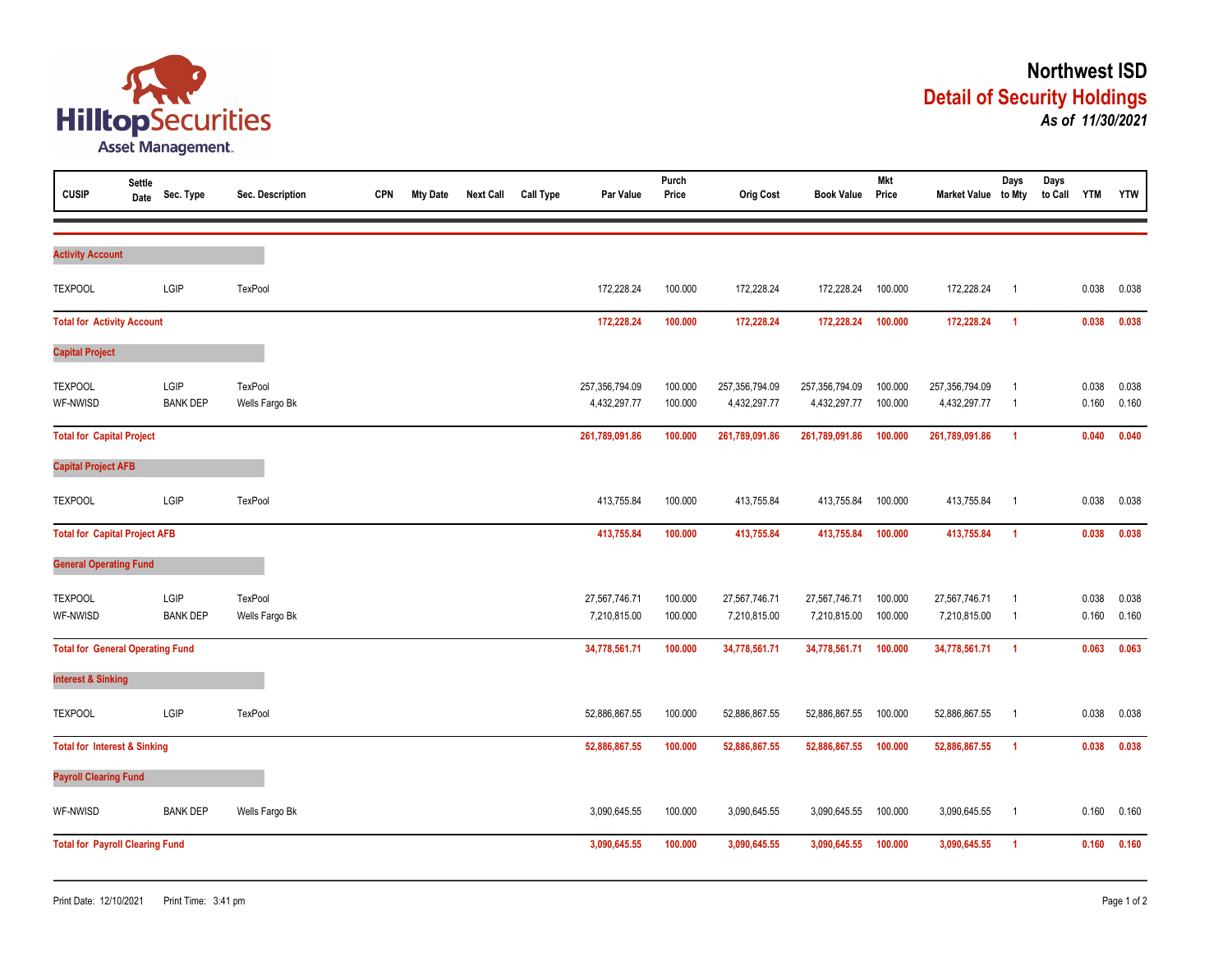

| <b>CUSIP</b>                   | Settle<br>Date Sec. Type | Sec. Description | <b>CPN</b> | Mty Date | <b>Next Call</b> | Call Type | Par Value         | Purch<br>Price | <b>Orig Cost</b> | <b>Book Value Price</b> | Mkt | Market Value to Mty | Days | Days<br>to Call YTM |       | <b>YTW</b> |
|--------------------------------|--------------------------|------------------|------------|----------|------------------|-----------|-------------------|----------------|------------------|-------------------------|-----|---------------------|------|---------------------|-------|------------|
|                                |                          |                  |            |          |                  |           |                   |                |                  |                         |     |                     |      |                     |       |            |
| <b>Total for Northwest ISD</b> |                          |                  |            |          |                  |           | 353, 131, 150. 75 | 100.000        | 353,131,150.75   | 353,131,150.75 100.000  |     | 353,131,150.75      |      |                     | 0.043 | 0.043      |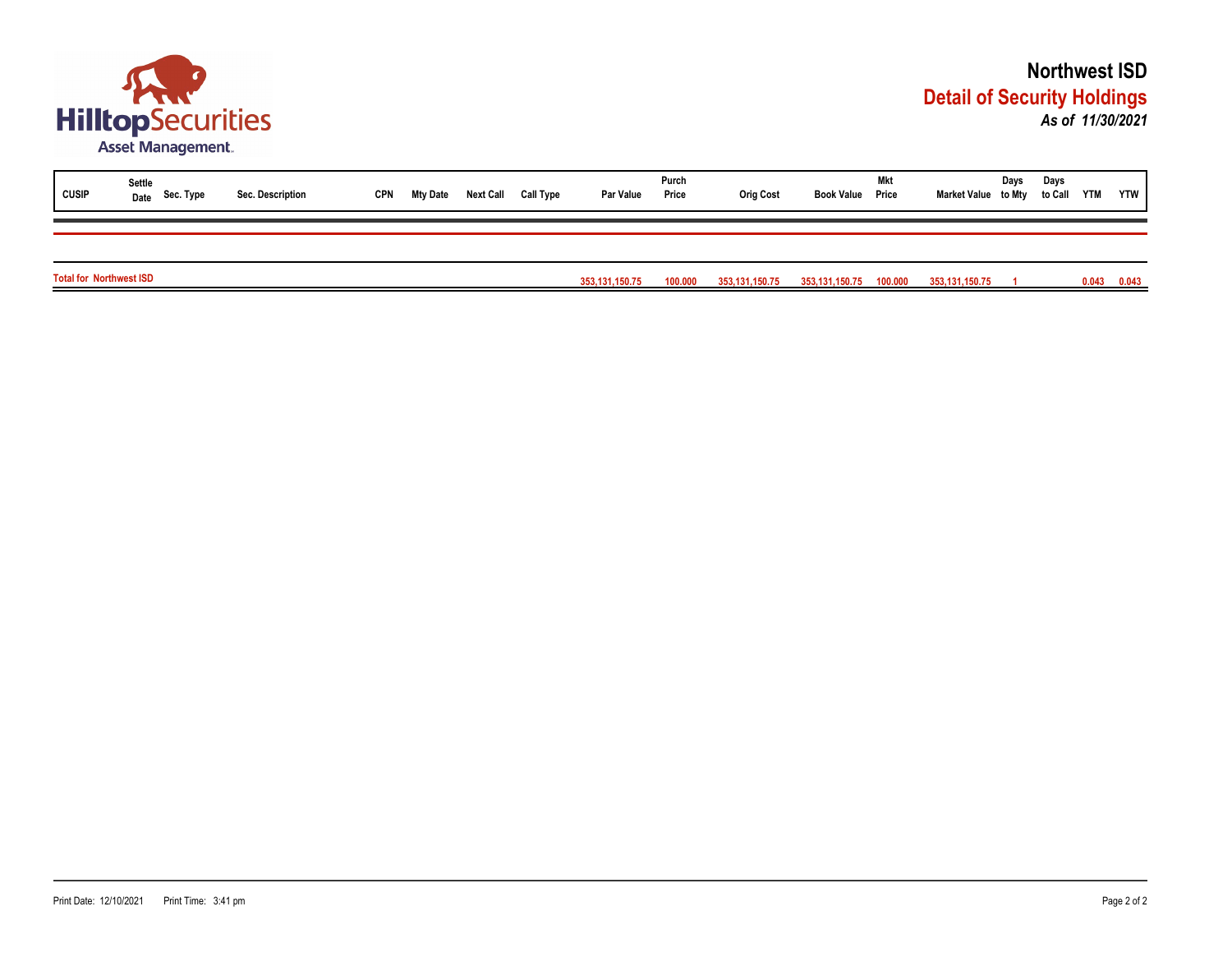

| <b>CUSIP</b>                                                     | <b>Security Type</b>                                          | <b>Security Description</b>                                                    | 10/31/21<br><b>Book Value</b>                  | Cost of<br><b>Purchases</b>          | <b>Maturities /</b><br>Calls / Sales        | Amortization /<br><b>Accretion</b> | Realized<br>Gain/(Loss)      | 11/30/21<br><b>Book Value</b>                  | 10/31/21<br><b>Market Value</b>                | 11/30/21<br><b>Market Value</b>                | Change in<br><b>Mkt Value</b>                   |
|------------------------------------------------------------------|---------------------------------------------------------------|--------------------------------------------------------------------------------|------------------------------------------------|--------------------------------------|---------------------------------------------|------------------------------------|------------------------------|------------------------------------------------|------------------------------------------------|------------------------------------------------|-------------------------------------------------|
|                                                                  |                                                               |                                                                                |                                                |                                      |                                             |                                    |                              |                                                |                                                |                                                |                                                 |
| <b>Activity Account</b>                                          |                                                               |                                                                                |                                                |                                      |                                             |                                    |                              |                                                |                                                |                                                |                                                 |
| <b>TEXPOOL</b>                                                   | LGIP                                                          | TexPool                                                                        | 172,222.87                                     | 5.37                                 | 0.00                                        | 0.00                               | 0.00                         | 172,228.24                                     | 172,222.87                                     | 172,228.24                                     | 5.37                                            |
| <b>Total for Activity Account</b>                                |                                                               |                                                                                | 172,222.87                                     | 5.37                                 | 0.00                                        | 0.00                               | 0.00                         | 172,228.24                                     | 172,222.87                                     | 172,228.24                                     | 5.37                                            |
| <b>Capital Project</b>                                           |                                                               |                                                                                |                                                |                                      |                                             |                                    |                              |                                                |                                                |                                                |                                                 |
| <b>BBVA-NWL</b><br><b>BBVA-NWZ</b><br><b>TEXPOOL</b><br>WF-NWISD | <b>BANK DEP</b><br><b>BANK DEP</b><br>LGIP<br><b>BANK DEP</b> | <b>BBVA Compass LIBOR</b><br>BBVA Compass ZBA Int<br>TexPool<br>Wells Fargo Bk | 0.00<br>0.00<br>270,341,408.49<br>1,730,282.45 | 0.00<br>0.00<br>0.00<br>2,702,015.32 | 0.00<br>0.00<br>(12,984,614.40)<br>0.00     | 0.00<br>0.00<br>0.00<br>0.00       | 0.00<br>0.00<br>0.00<br>0.00 | 0.00<br>0.00<br>257,356,794.09<br>4,432,297.77 | 0.00<br>0.00<br>270,341,408.49<br>1,730,282.45 | 0.00<br>0.00<br>257,356,794.09<br>4,432,297.77 | 0.00<br>0.00<br>(12,984,614.40)<br>2,702,015.32 |
| <b>Total for Capital Project</b>                                 |                                                               |                                                                                | 272,071,690.94                                 | 2,702,015.32                         | (12,984,614.40)                             | 0.00                               | 0.00                         | 261,789,091.86                                 | 272,071,690.94                                 | 261,789,091.86                                 | (10, 282, 599.08)                               |
| <b>Capital Project AFB</b>                                       |                                                               |                                                                                |                                                |                                      |                                             |                                    |                              |                                                |                                                |                                                |                                                 |
| <b>TEXPOOL</b>                                                   | LGIP                                                          | TexPool                                                                        | 413,742.89                                     | 12.95                                | 0.00                                        | 0.00                               | 0.00                         | 413,755.84                                     | 413,742.89                                     | 413,755.84                                     | 12.95                                           |
|                                                                  | <b>Total for Capital Project AFB</b>                          |                                                                                | 413,742.89                                     | 12.95                                | 0.00                                        | 0.00                               | 0.00                         | 413,755.84                                     | 413,742.89                                     | 413,755.84                                     | 12.95                                           |
| <b>General Operating Fund</b>                                    |                                                               |                                                                                |                                                |                                      |                                             |                                    |                              |                                                |                                                |                                                |                                                 |
| <b>BBVA-NW</b><br><b>TEXPOOL</b><br>WF-NWISD                     | <b>BANK DEP</b><br>LGIP<br><b>BANK DEP</b>                    | <b>BBVA Compass MM</b><br><b>TexPool</b><br>Wells Fargo Bk                     | 0.00<br>38,175,033.93<br>8,389,085.59          | 0.00<br>0.00<br>0.00                 | 0.00<br>(10,607,287.22)<br>(1, 178, 270.59) | 0.00<br>0.00<br>0.00               | 0.00<br>0.00<br>0.00         | 0.00<br>27,567,746.71<br>7,210,815.00          | 0.00<br>38,175,033.93<br>8,389,085.59          | 0.00<br>27,567,746.71<br>7,210,815.00          | 0.00<br>(10,607,287.22)<br>(1, 178, 270.59)     |
|                                                                  | <b>Total for General Operating Fund</b>                       |                                                                                | 46,564,119.52                                  | 0.00                                 | (11,785,557.81)                             | 0.00                               | 0.00                         | 34,778,561.71                                  | 46,564,119.52                                  | 34,778,561.71                                  | (11,785,557.81)                                 |
| <b>Interest &amp; Sinking</b>                                    |                                                               |                                                                                |                                                |                                      |                                             |                                    |                              |                                                |                                                |                                                |                                                 |
| <b>TEXPOOL</b>                                                   | LGIP                                                          | TexPool                                                                        | 49,815,647.04                                  | 3,071,220.51                         | 0.00                                        | 0.00                               | 0.00                         | 52,886,867.55                                  | 49,815,647.04                                  | 52,886,867.55                                  | 3,071,220.51                                    |
|                                                                  | <b>Total for Interest &amp; Sinking</b>                       |                                                                                | 49,815,647.04                                  | 3,071,220.51                         | 0.00                                        | 0.00                               | 0.00                         | 52,886,867.55                                  | 49,815,647.04                                  | 52,886,867.55                                  | 3,071,220.51                                    |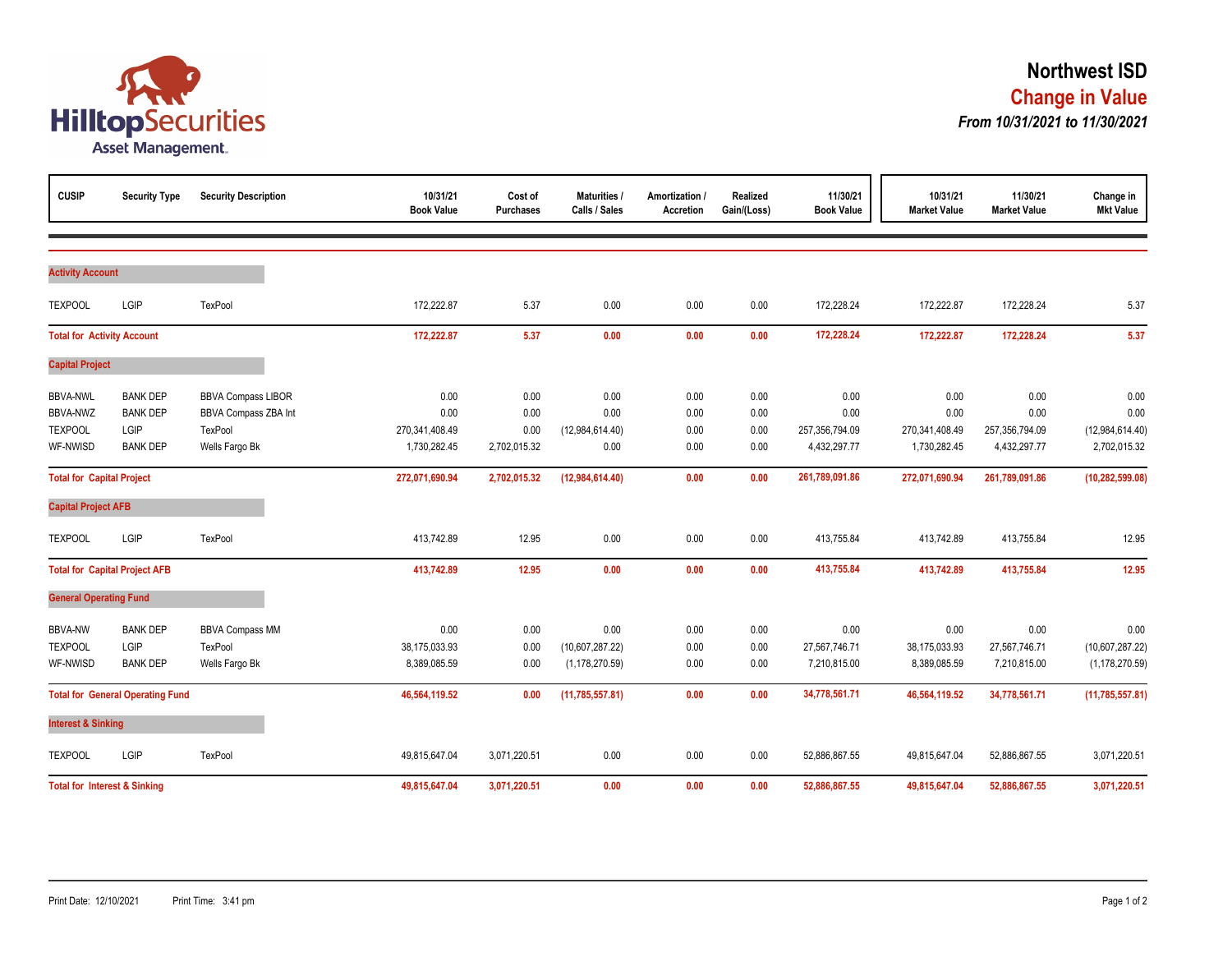

| <b>CUSIP</b>                   | <b>Security Type</b>                   | <b>Security Description</b> | 10/31/21<br><b>Book Value</b> | Cost of<br><b>Purchases</b> | <b>Maturities</b><br>Calls / Sales | Amortization /<br>Accretion | Realized<br>Gain/(Loss) | 11/30/21<br><b>Book Value</b> | 10/31/21<br><b>Market Value</b> | 11/30/21<br><b>Market Value</b> | Change in<br><b>Mkt Value</b> |
|--------------------------------|----------------------------------------|-----------------------------|-------------------------------|-----------------------------|------------------------------------|-----------------------------|-------------------------|-------------------------------|---------------------------------|---------------------------------|-------------------------------|
| <b>Payroll Clearing Fund</b>   |                                        |                             |                               |                             |                                    |                             |                         |                               |                                 |                                 |                               |
| WF-NWISD                       | <b>BANK DEP</b>                        | Wells Fargo Bk              | 3,612,526.97                  | 0.00                        | (521, 881.42)                      | 0.00                        | 0.00                    | 3,090,645.55                  | 3,612,526.97                    | 3,090,645.55                    | (521, 881.42)                 |
|                                | <b>Total for Payroll Clearing Fund</b> |                             | 3,612,526.97                  | 0.00                        | (521, 881.42)                      | 0.00                        | 0.00                    | 3,090,645.55                  | 3,612,526.97                    | 3,090,645.55                    | (521, 881.42)                 |
| <b>Total for Northwest ISD</b> |                                        |                             | 372,649,950.23                | 5,773,254.15                | (25, 292, 053, 63)                 | 0.00                        | 0.00                    | 353, 131, 150. 75             | 372,649,950.23                  | 353, 131, 150. 75               | (19,518,799.48)               |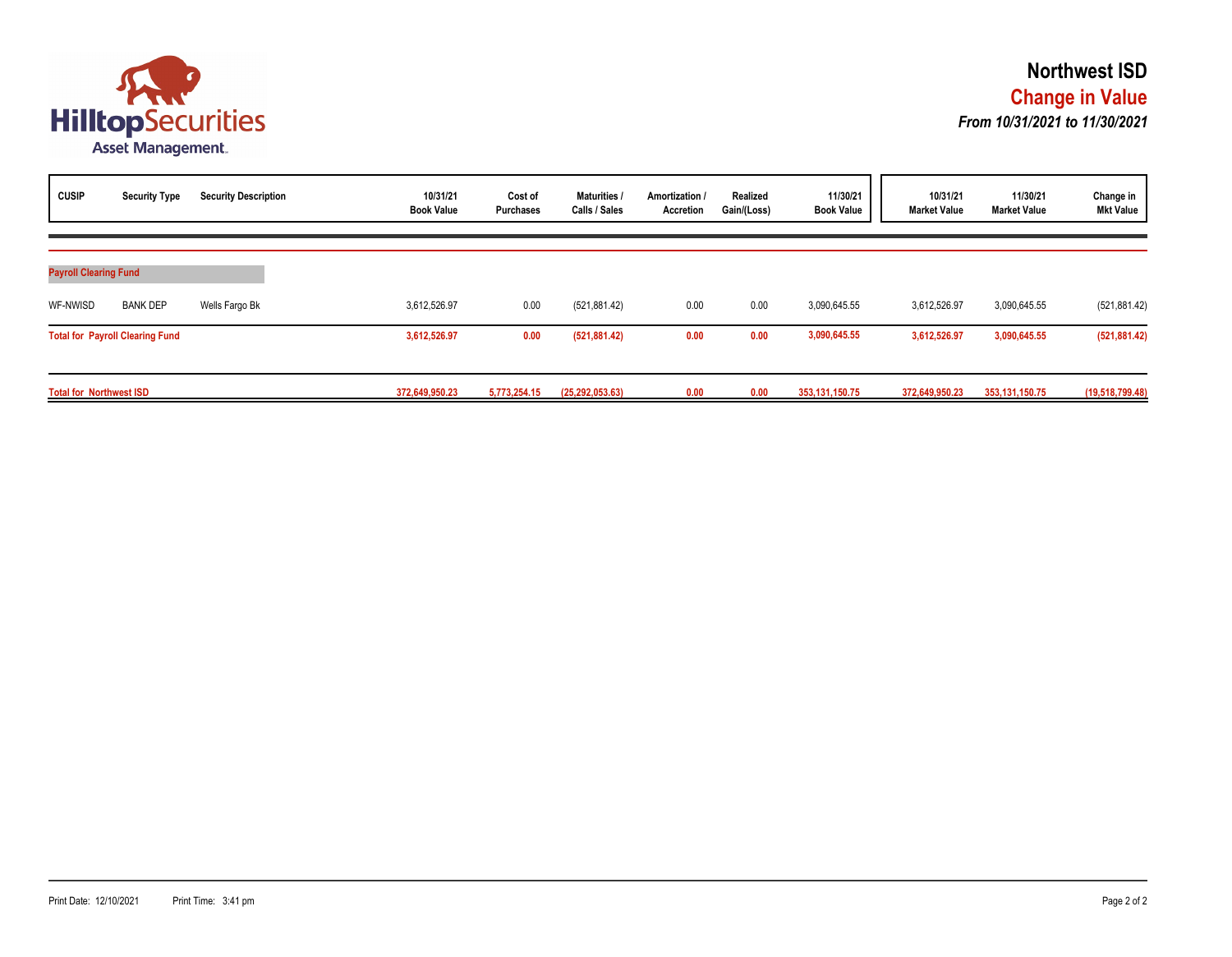

| <b>CUSIP</b>                      | <b>Security Type</b>                    | <b>Security Description</b> | Beg. Accrued | <b>Interest Earned</b> | Interest Rec'd /<br>Sold / Matured | <b>Interest Purchased</b> | <b>Ending Accrued</b> | Disc Accr /<br><b>Prem Amort</b> | Net Income |
|-----------------------------------|-----------------------------------------|-----------------------------|--------------|------------------------|------------------------------------|---------------------------|-----------------------|----------------------------------|------------|
|                                   |                                         |                             |              |                        |                                    |                           |                       |                                  |            |
| <b>Activity Account</b>           |                                         |                             |              |                        |                                    |                           |                       |                                  |            |
| <b>TEXPOOL</b>                    | LGIP                                    | TexPool                     | 0.00         | 5.37                   | 5.37                               | 0.00                      | $0.00\,$              | 0.00                             | 5.37       |
| <b>Total for Activity Account</b> |                                         |                             | 0.00         | 5.37                   | 5.37                               | 0.00                      | 0.00                  | 0.00                             | 5.37       |
| <b>Capital Project</b>            |                                         |                             |              |                        |                                    |                           |                       |                                  |            |
| <b>TEXPOOL</b>                    | LGIP                                    | TexPool                     | 0.00         | 8,179.27               | 8,179.27                           | 0.00                      | 0.00                  | 0.00                             | 8,179.27   |
| WF-NWISD                          | <b>BANK DEP</b>                         | Wells Fargo Bk              | 0.00         | 314.48                 | 314.48                             | 0.00                      | 0.00                  | $0.00\,$                         | 314.48     |
| <b>Total for Capital Project</b>  |                                         |                             | 0.00         | 8,493.75               | 8,493.75                           | 0.00                      | 0.00                  | 0.00                             | 8,493.75   |
| <b>Capital Project AFB</b>        |                                         |                             |              |                        |                                    |                           |                       |                                  |            |
| <b>TEXPOOL</b>                    | LGIP                                    | TexPool                     | 0.00         | 12.95                  | 12.95                              | 0.00                      | 0.00                  | $0.00\,$                         | 12.95      |
|                                   | <b>Total for Capital Project AFB</b>    |                             | 0.00         | 12.95                  | 12.95                              | 0.00                      | 0.00                  | 0.00                             | 12.95      |
| <b>General Operating Fund</b>     |                                         |                             |              |                        |                                    |                           |                       |                                  |            |
| <b>TEXPOOL</b>                    | LGIP                                    | TexPool                     | 0.00         | 1,061.29               | 1,061.29                           | 0.00                      | 0.00                  | 0.00                             | 1,061.29   |
| WF-NWISD                          | <b>BANK DEP</b>                         | Wells Fargo Bk              | 0.00         | 806.39                 | 806.39                             | 0.00                      | 0.00                  | $0.00\,$                         | 806.39     |
|                                   | <b>Total for General Operating Fund</b> |                             | 0.00         | 1,867.68               | 1,867.68                           | 0.00                      | $0.00\,$              | 0.00                             | 1,867.68   |
| <b>Interest &amp; Sinking</b>     |                                         |                             |              |                        |                                    |                           |                       |                                  |            |
| <b>TEXPOOL</b>                    | LGIP                                    | TexPool                     | 0.00         | 1,596.75               | 1,596.75                           | 0.00                      | 0.00                  | 0.00                             | 1,596.75   |
|                                   | <b>Total for Interest &amp; Sinking</b> |                             | 0.00         | 1,596.75               | 1,596.75                           | 0.00                      | 0.00                  | 0.00                             | 1,596.75   |
| <b>Payroll Clearing Fund</b>      |                                         |                             |              |                        |                                    |                           |                       |                                  |            |
| WF-NWISD                          | <b>BANK DEP</b>                         | Wells Fargo Bk              | 0.00         | 526.25                 | 526.25                             | 0.00                      | 0.00                  | 0.00                             | 526.25     |
|                                   | <b>Total for Payroll Clearing Fund</b>  |                             | 0.00         | 526.25                 | 526.25                             | 0.00                      | 0.00                  | 0.00                             | 526.25     |